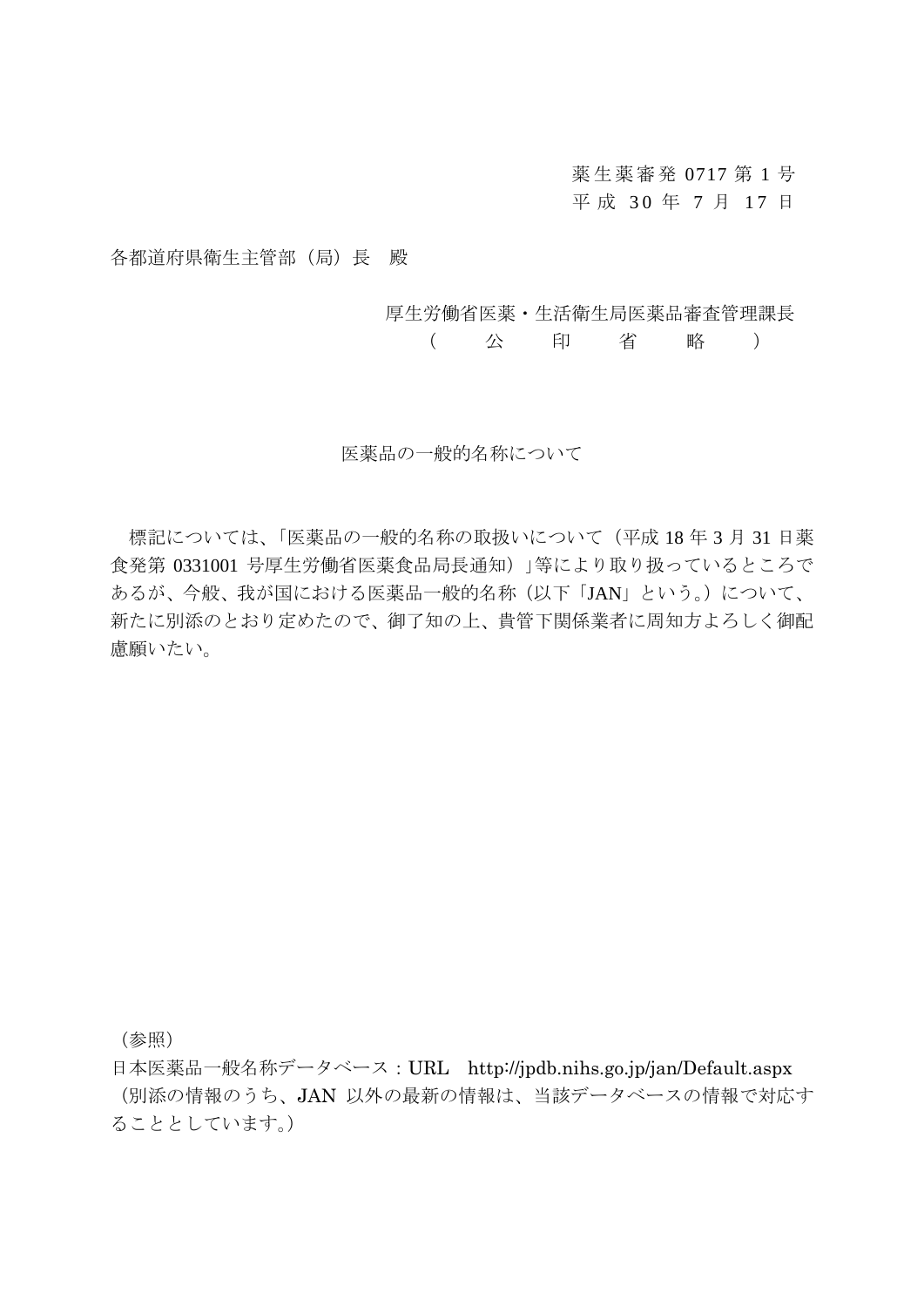(別表1) INN との整合性が図られる可能性のあるもの

(平成 18 年 3 月 31 日薬食審査発第 0331001 号厚生労働省医薬食品局審査管理課長通知に示す別表1)

登録番号 29-3-A3

JAN (日本名):トラスツズマブ(遺伝子組換え)「トラスツズマブ後続2] JAN (英 名): Trastuzumab (Genetical Recombination) [Trastuzumab Biosimilar 2]

アミノ酸配列及びジスルフィド結合

L 鎖 DIQMTQSPSS LSASVGDRVT ITCRASQDVN TAVAWYQQKP GKAPKLLIYS ASFLYSGVPS RFSGSRSGTD FTLTISSLQP EDFATYYCQQ HYTTPPTFGQ GTKVEIKRTV AAPSVFIFPP SDEQLKSGTA SVVCLLNNFY PREAKVQWKV DNALQSGNSQ ESVTEQDSKD STYSLSSTLT LSKADYEKHK VYACEVTHQG LSSPVTKSFN RGEC

H 鎖 EVQLVESGGG LVQPGGSLRL SCAASGFNIK DTYIHWVRQA PGKGLEWVAR IYPTNGYTRY ADSVKGRFTI SADTSKNTAY LQMNSLRAED TAVYYCSRWG GDGFYAMDYW GQGTLVTVSS ASTKGPSVFP LAPSSKSTSG GTAALGCLVK DYFPEPVTVS WNSGALTSGV HTFPAVLQSS GLYSLSSVVT VPSSSLGTQT YICNVNHKPS NTKVDKKVEP KSCDKTHTCP PCPAPELLGG PSVFLFPPKP KDTLMISRTP EVTCVVVDVS HEDPEVKFNW YVDGVEVHNA KTKPREEQYN STYRVVSVLT VLHQDWLNGK EYKCKVSNKA LPAPIEKTIS KAKGQPREPQ VYTLPPSREE MTKNQVSLTC LVKGFYPSDI AVEWESNGQP ENNYKTTPPV LDSDGSFFLY SKLTVDKSRW QQGNVFSCSV MHEALHNHYT QKSLSLSPG

H 鎖 E1:部分的ピログルタミン酸;H 鎖 N300:糖鎖結合 L鎖 C214-H鎖 C223, H鎖 C229-H鎖 C229, H鎖 C232-H鎖 C232:ジスルフィド結合

主な糖鎖の推定構造

$$
Gal0-2
$$
\n
$$
Gal0-2
$$
\n
$$
Gal0-2
$$
\n
$$
(β1-4)GlcNAc(β1-2)Man(α1-6)
$$
\n
$$
Man(β1-4)GlcNAc(β1-4)GlcNAc(β1-4)GlcNAc(β1-4)GlcNAc(β1-4)GlcNAc(β1-4)GlcNAc(β1-4)GlcNAc(β1-4)GlcNAc(β1-4)GlcNAc(β1-4)GlcNAc(β1-4)GlcNAc(β1-4)GlcNAc(β1-4)GlcNAc(β1-4)GlcNAc(β1-4)GlcNAc(β1-4)GlcNAc(β1-4)GlcNAc(β1-4)GlcNAc(β1-4)GlcNAc(β1-4)GlcNAc(β1-4)GlcNAc(β1-4)GlcNAc(β1-4)GlcNAc(β1-4)GlcNAc(β1-4)GlcNAc(β1-4)GlcNAc(β1-4)GlcNAc(β1-4)GlcNAc(β1-4)GlcNAc(β1-4)GlcNAc(β1-4)GlcNAc(β1-4)GlcNAc(β1-4)GlcNAc(β1-4)GlcNAc(β1-4)GlcNAc(β1-4)GlcNAc(β1-4)GlcNAc(β1-4)GlcNAc(β1-4)GlcNAc(β1-4)GlcNAc(β1-4)GlcNAc(β1-4)GlcNAc(β1-4)GlcNAc(β1-4)GlcNAc(β1-4)GlcNAc(β1-4)GlcNAc(β1-4)GlcNAc(β1-4)GlcNAc(β1-4)GlcNAc(β1-4)GlcNAc(β1-4)GlcNAc(β1-4)GlcNAc(β1-4)GlcNAc(β1-4)GlcNAc(β1-4)GlcNAc(β1-4)GlcNAc(β1-4)GlcNAc(β1-4)GlcNAc(β1-4)GlcNAc(β1-4)GlcNAc(β1-4)GlcNAc(β1-4)GlcNAc(β1-4)GlcNAc(β1-4)GlcNAc(β1-4)GlcNAc(β1-4)GlcNAc(β1-4)GlcN
$$